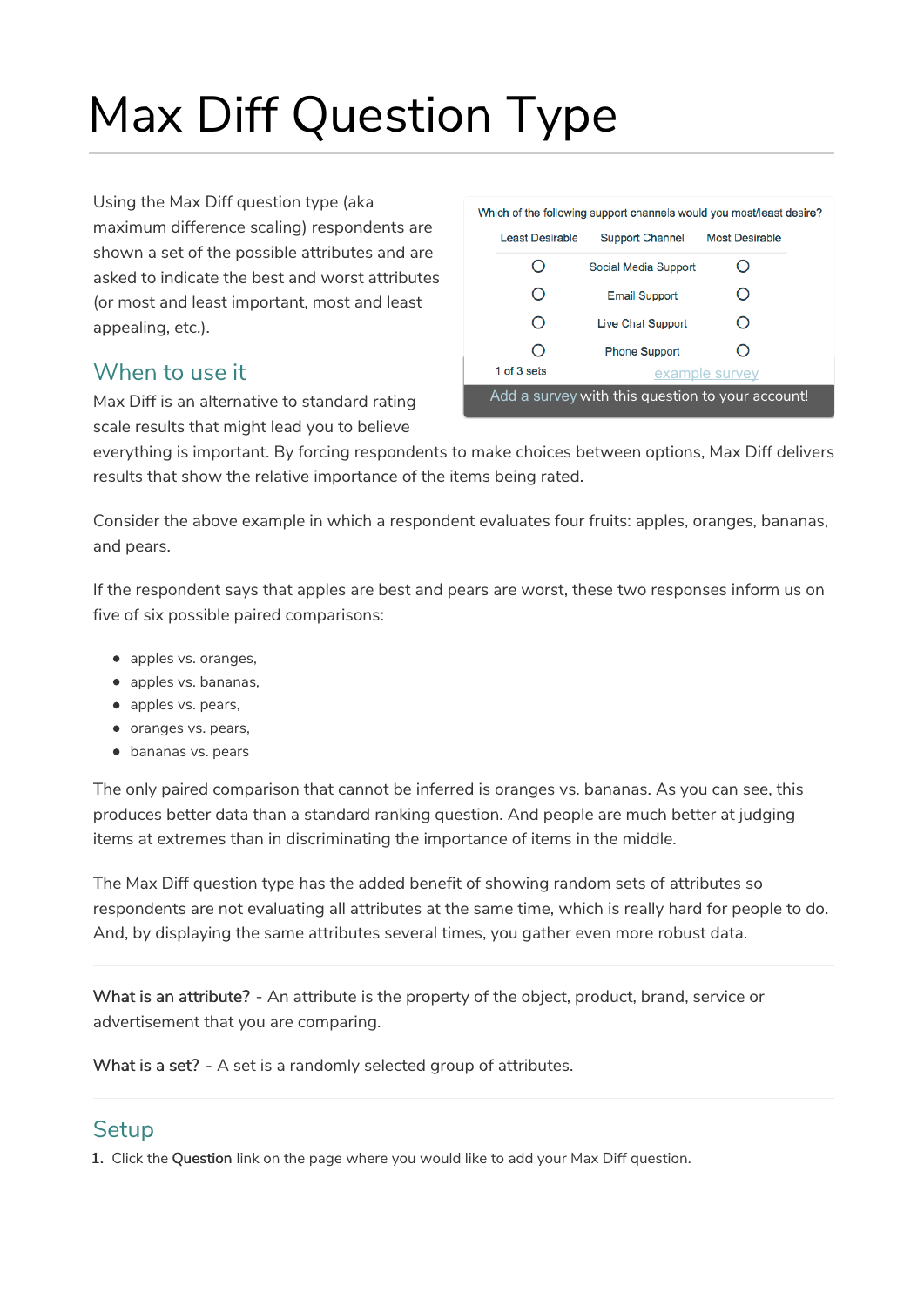Max Diff questions must be on a page by themselves on the Build tab as the respondent will need to use the next button to submit each set.

- 2. Select Max Diff from the Question Type dropdown and enter the question you wish to ask.
- 3. Under the MaxDiff Format section, select the Orientation you desire.

|             | MaxDiff Format      |  |
|-------------|---------------------|--|
| Orientation |                     |  |
|             | Worst   Item   Best |  |
|             |                     |  |

#### Best Practice Tip: Orientation

We recommend the Worst | Item | Best layout option. We have found that this best conveys the task at hand. Survey respondents can easily comprehend that you would like for them to compare the attributes and select one for the each column. In addition, worst/least to best/most is a standard layout that most respondents will expect (this is for left-to-right languages).

| ∩                | <b>Live Chat Support</b> | ∩ |
|------------------|--------------------------|---|
| O                | Social Media Support     | ∩ |
| ∩                | <b>Phone Support</b>     | ∩ |
| ∩<br>1 of 3 sets | <b>Email Support</b>     | ∩ |

4. Next, you can also customize the Best and Worst Labels, as well as the Label for the Items respondents are evaluating.

| Best Label      | Worst Label     | Item Label      |  |
|-----------------|-----------------|-----------------|--|
| Most Desireable | Least Desirable | Support Channel |  |

5. Next, scroll down and add the attributes you would like your respondents to evaluate.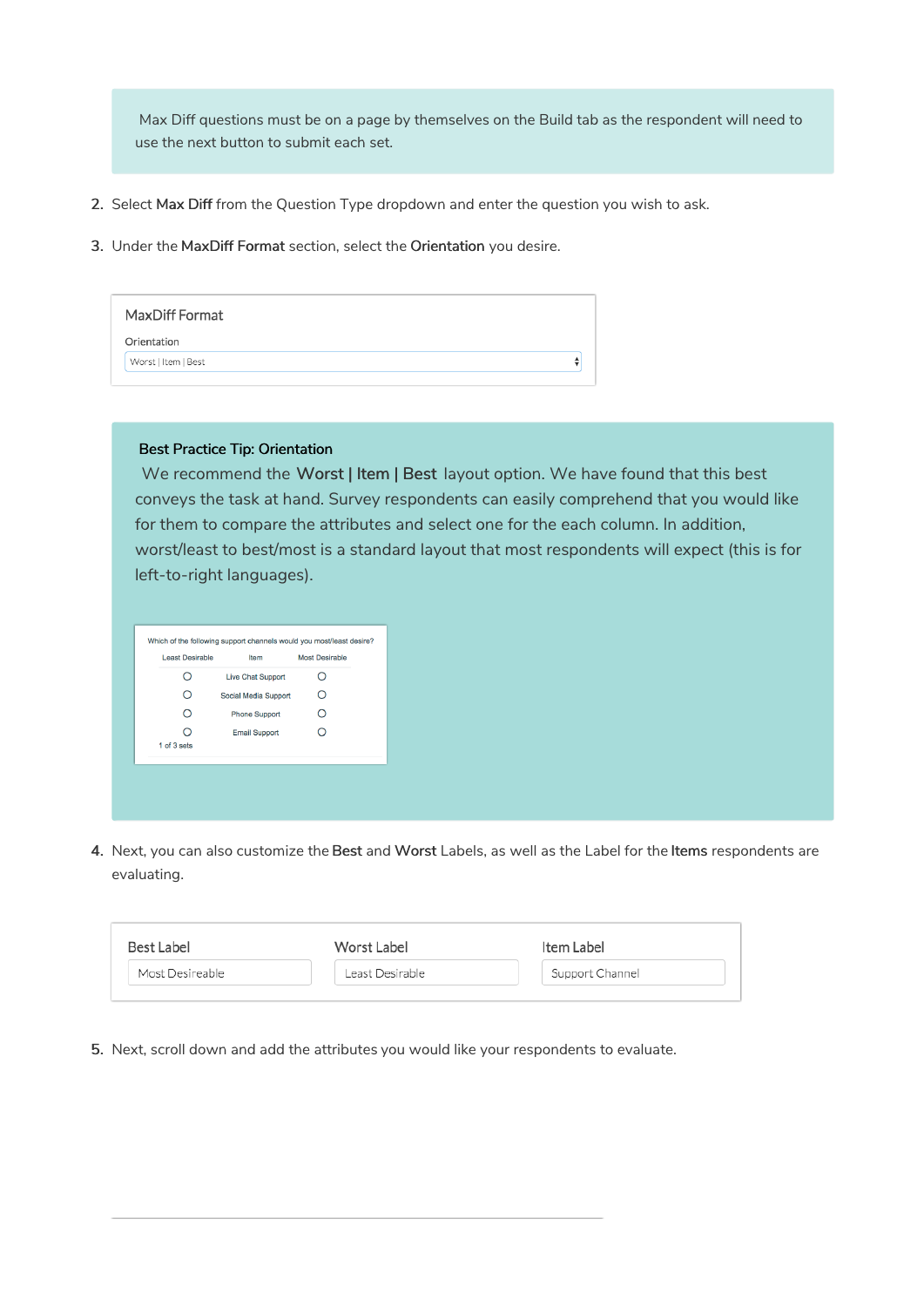| Attributes                                       | <b>Advanced Option Settings</b><br><b>Common Answer Library</b> |
|--------------------------------------------------|-----------------------------------------------------------------|
| Phone Support                                    | ╱ 1 面                                                           |
| Email Support                                    | /10                                                             |
| Live Chat Support                                | P<br>$1 \times$                                                 |
| Social Media Support                             | $\mathscr{L}$<br>$1 - x$                                        |
| + Click to Add Option<br><b>Paste in Options</b> |                                                                 |

6. Finally, above your attributes, customize theNumber of attributes per set and the Number of sets per respondent. By default, your question will be setup to show 4 attributes and 6 sets. You will see the below warning as a result:

Warning! With this combination of attributes per set and sets per respondent, not every attribute will be shown to each survey taker.

We recommend setting up your question to at least show each attribute 3 to 5 times for each respondent. To do so, use one of the below equations; plug in the number of attributes (K) and number of attributes per set (k).

- $\bullet$  3 times per respondent:  $3K/k =$  number of set to show
- $\bullet$  4 times per respondent:  $4K/k =$  number of set to show
- $\bullet$  5 times per respondent:  $5K/k =$  number of set to show

| survey taker. Learn more  | Warning! With this combination of attributes per set and sets per respondent, not every attribute will be shown to each |
|---------------------------|-------------------------------------------------------------------------------------------------------------------------|
| Number attributes per set |                                                                                                                         |
| 2                         |                                                                                                                         |
|                           | Number sets per respondent                                                                                              |
| ≘                         |                                                                                                                         |

### Survey Taking

On a desktop and most laptops, the Max Diff question type looks like the below. Remember, your Max Diff question should be the only question on the page!

|                 | Which of the following support channels would you most/least desire? |                       |
|-----------------|----------------------------------------------------------------------|-----------------------|
| Least Desirable | <b>Support Channel</b>                                               | <b>Most Desirable</b> |
|                 | Social Media Support                                                 |                       |
|                 | <b>Email Support</b>                                                 |                       |
|                 | Live Chat Support                                                    |                       |
|                 | <b>Phone Support</b>                                                 |                       |
| 1 of 3 sets     |                                                                      |                       |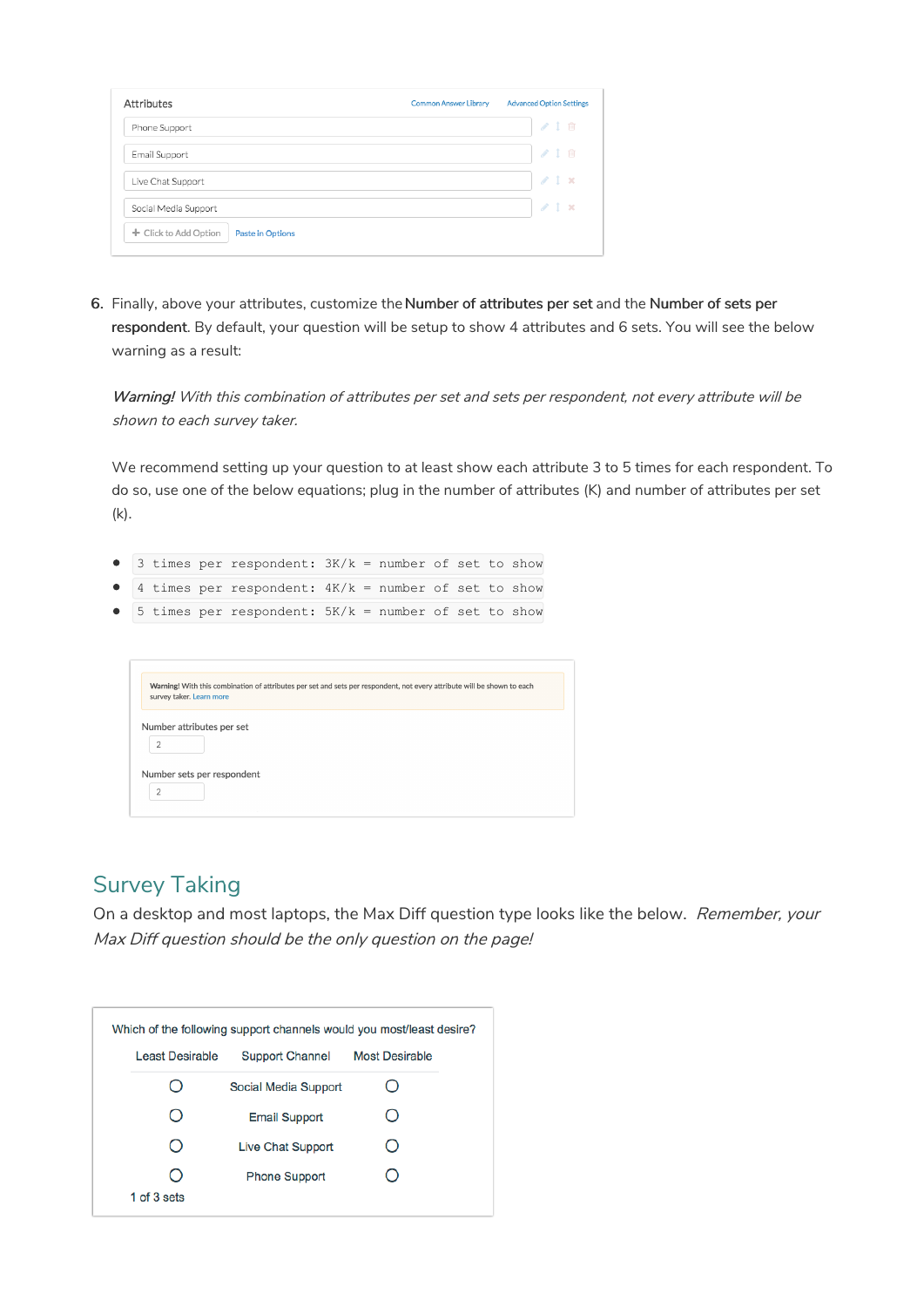### Best Practice Tip: Add Instructions

It is a good idea to add instructions to the question text so respondents are aware they are evaluating different sets. We also recommend displaying no more than 5 attributes at one time. In addition, by displaying a couple of options in multiple sets you will get more robust data!

| <b>Least Desirable</b> | <b>Support Channel</b>   | <b>Most Desirable</b> |  |
|------------------------|--------------------------|-----------------------|--|
|                        | <b>Phone Support</b>     |                       |  |
| ∩                      | <b>Live Chat Support</b> |                       |  |
|                        | <b>Email Support</b>     |                       |  |
| Ω                      | Social Media Support     |                       |  |
| 1 of 3 sets            |                          |                       |  |

When optimized for mobile devices the Max Diff question type will convert your question to a mobile friendly format as pictured below.

By default, survey questions show one at a time on mobile devices to prevent the need for scrolling on smaller screens. You can turn off this one-at-a-time interaction if you wish.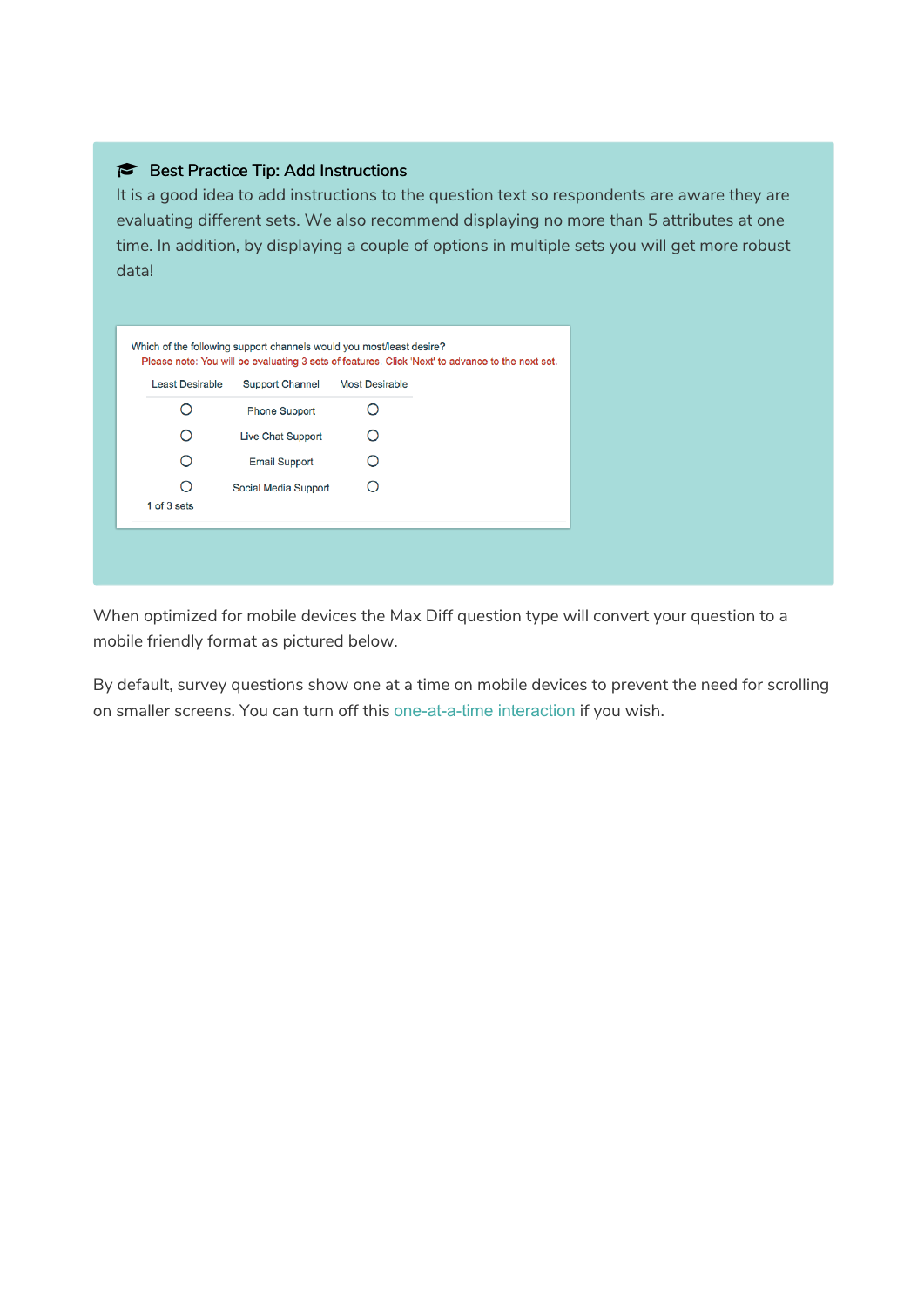| <b>Max Diff</b>                                                                                                          |
|--------------------------------------------------------------------------------------------------------------------------|
| 1. Evaluate the below four fruits. Which is least<br>and most appealing?<br><b>Most Desirable</b><br>-- Please Select -- |
| <b>Least Desirable</b><br>-- Please Select --<br>1 of 3 sets                                                             |
| 0%                                                                                                                       |

# Reporting

### Standard Report

We have improved the reporting of the Max Diff question in the Standard Report! It's much easier to understand and allows for more visibility into how items were ranked. For each attribute you will see the percentage of times it was ranked as most appealing, least appealing, or not chosen.

The attributes will be ranked based on the score which is computed using the below formula:

#### # times attribute was selected as best - # times attribute was selected as worst

\_\_\_\_\_\_\_\_\_\_\_\_\_\_\_\_\_\_\_\_\_\_\_\_\_\_\_\_\_\_\_\_\_\_\_\_\_\_\_\_\_\_\_\_\_\_\_\_\_\_\_\_\_\_\_\_\_\_\_\_\_\_\_\_\_\_\_\_\_\_\_\_\_\_\_\_

#### # times the item appeared

From the score we can determine a couple of things:

- The higher the score, the more the feature is appealing to respondents.
- A positive score means that that attribute was selected as MOST appealing more often than least appealing.
- A negative score means that that attribute was chosen as LEAST appealing more often than most appealing.
- A score of zero means that that attribute was chosen as MOST and LEAST appealing an equal number of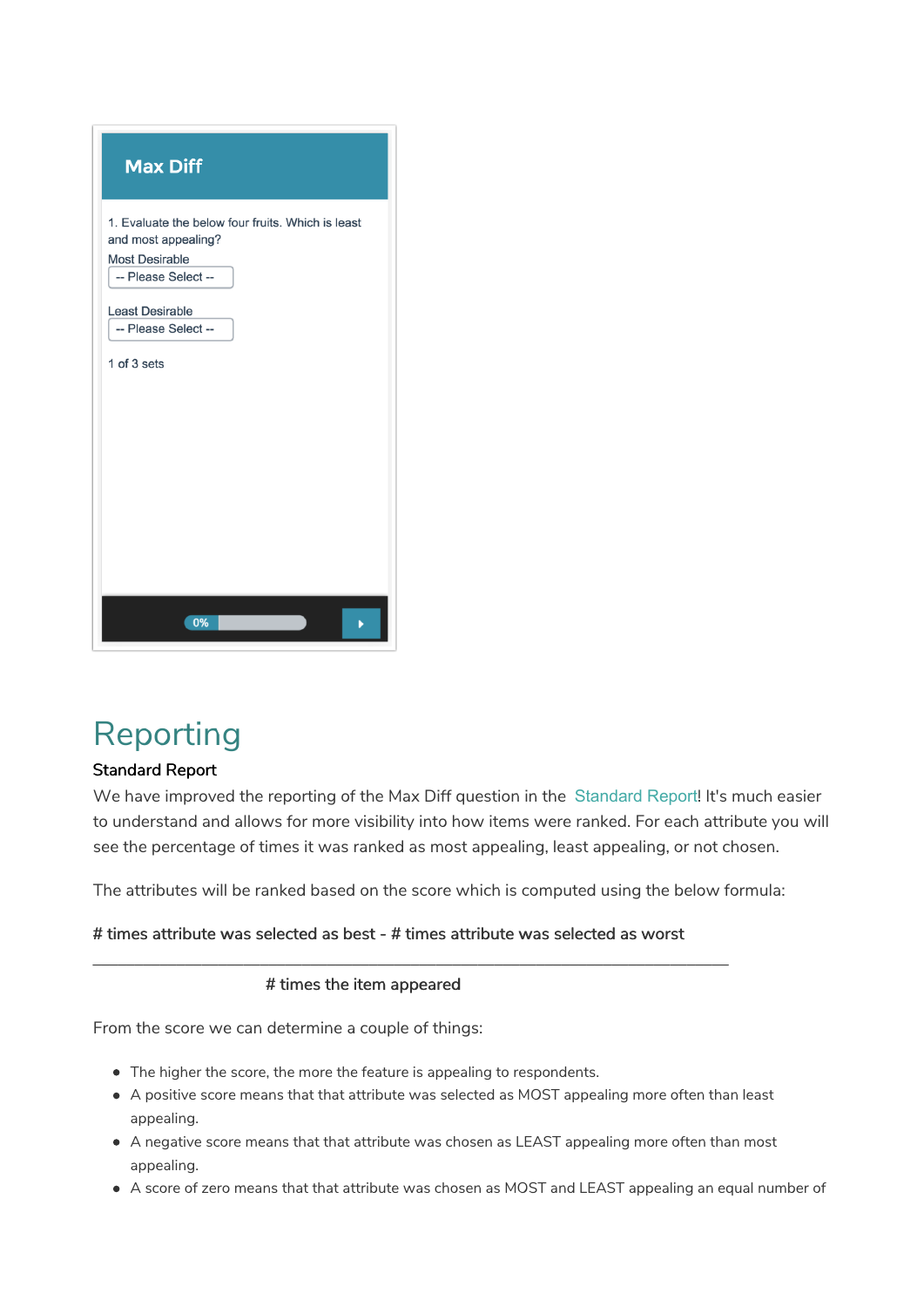times OR it has never been chosen as most and least appealing.

If a score of an item is two times bigger than another item, it can be interpreted that it is twice as appealing.

| <b>Support Channel</b> |       |       |       | Rank           | <b>Score</b> | ÷<br>Move<br>×<br><b>Delete</b> |
|------------------------|-------|-------|-------|----------------|--------------|---------------------------------|
| Social Media Support   | 26.4% | 24.4% | 49.2% | 1              | 0.02         |                                 |
| <b>Phone Support</b>   | 25.9% | 25.3% | 48.8% | $\overline{2}$ | 0.01         |                                 |
| <b>Email Support</b>   | 24.5% | 24.9% | 50.6% | 3              | $-0$         |                                 |
| Live Chat Support      | 23.3% | 25.5% | 51.3% | 4              | $-0.02$      |                                 |

- **O** See additional compatible chart types
- **G** See what other report types are compatible

## Exporting

The Max Diff question has its own export which will be available under Results > Exports. Once there, select the Max Diff Raw Data option.

The Max Diff question does not export via the SPSS Export.

| Create an Export |                                                                           |                                                                                                                                   |                                                                          |                                                             |
|------------------|---------------------------------------------------------------------------|-----------------------------------------------------------------------------------------------------------------------------------|--------------------------------------------------------------------------|-------------------------------------------------------------|
|                  | Easily export your responses for use in<br>external systems or databases. | CSV / Excel<br>Customize which data you export<br><b>SPSS Export</b><br>Export to the statistical analysis program<br><b>SPSS</b> | Max Diff Raw Data<br>Export data formatted for the Max DIff<br>question. | <b>Bulk PDF</b><br>Create a PDF of each individual response |

In the export, there will be a row per combination displayed to the respondent. There will be a column per attribute displayed in the combination and a Best and Worst column. The reporting values of your Max Diff question will populate the rows.

Looking below at Response ID 1, Combination 1 you can see that the following attributes were displayed to the respondent as their first combination: bananas, oranges, apples, kiwi. Apples were selected as best and oranges were selected as worst.